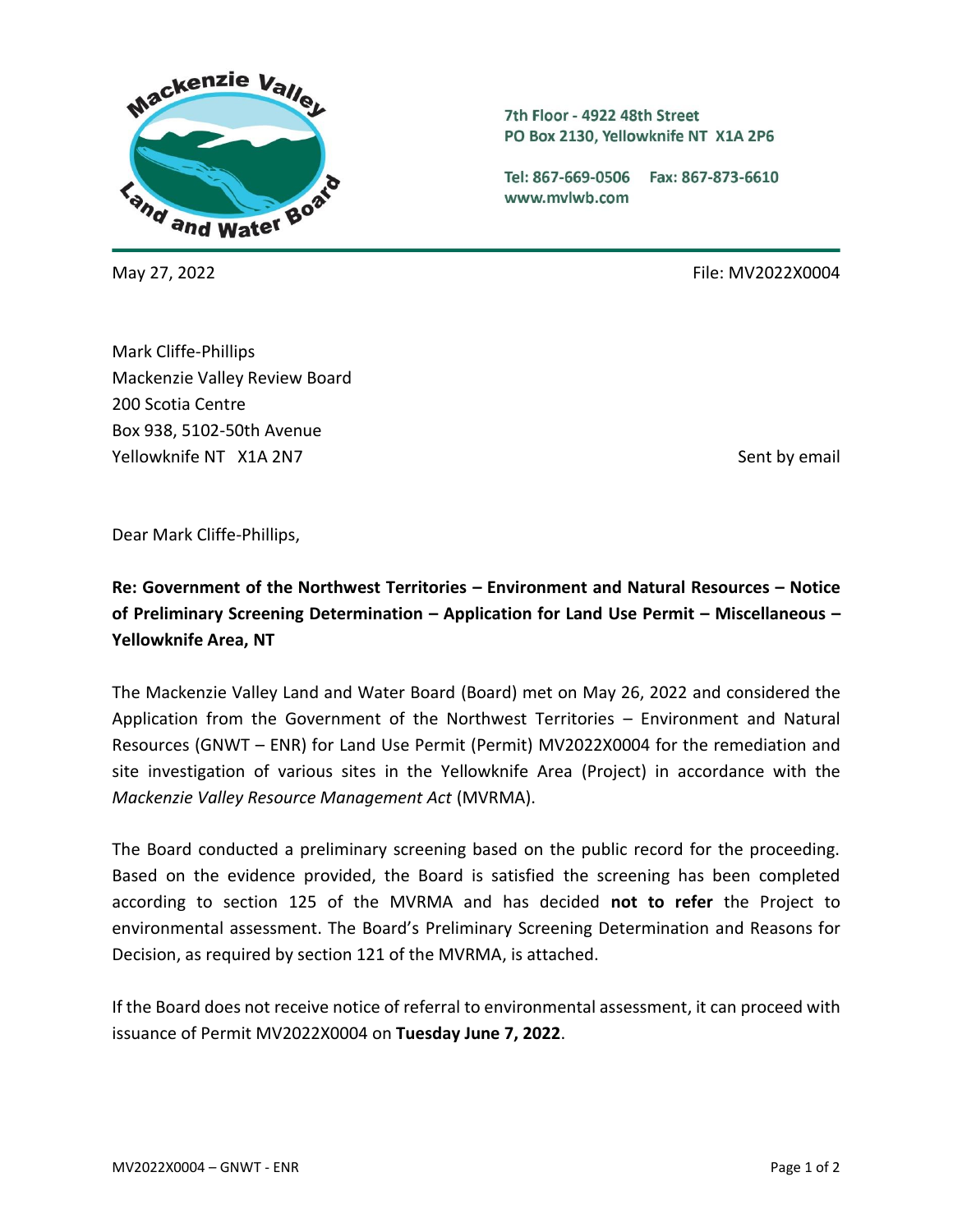The Board and staff look forward to continued communications throughout the pause period. Please contact **Shelagh Montgomery at (867) 766-7457** with any questions or concerns regarding this letter.

Yours sincerely,

RQ Perang

Mavis Cli-Michaud Chair, Mackenzie Valley Land and Water Board

- BCC'd to: Akaitcho Distribution List Kelly Fischer, GNWT - ENR
- Attached: Preliminary Screening Determination and Reasons for Decision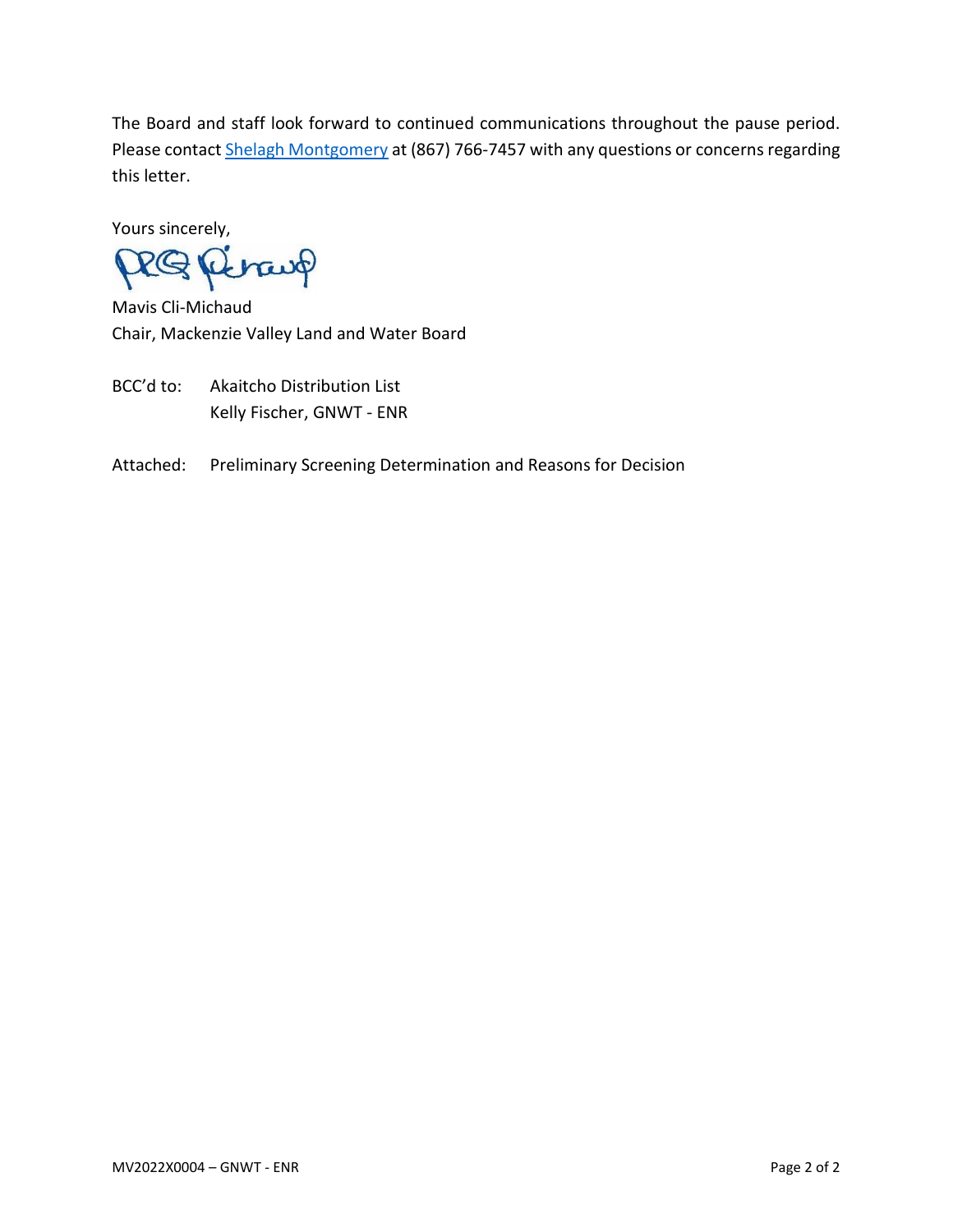

# **Preliminary Screening Determination and Reasons for Decision**

| <b>Land Use Permit Application</b> |                                                                                                        |  |
|------------------------------------|--------------------------------------------------------------------------------------------------------|--|
| <b>File Number</b>                 | MV2022X0004                                                                                            |  |
| Company                            | Government of the Northwest Territories – Environment and Natural<br>Resources                         |  |
| <b>Project</b>                     | Site Assessment, Site Maintenance, Geotechnical Drilling for monitoring<br>wells and other activities) |  |
| Location                           | Yellowknife Area, NT                                                                                   |  |
| <b>Activity</b>                    | Miscellaneous                                                                                          |  |
| <b>Date of Decision</b>            | May 26, 2022                                                                                           |  |

# **1.0 Decision**

In accordance with subsection 124(1) of the *Mackenzie Valley Resource Management Act* (MVRMA), the Mackenzie Valley Land and Water Board (MLWB or Board) met on May 26, 2022 to make a preliminary screening determination on the Application from Government of the Northwest Territories – Enivornment and Natrual Resouces (Applicant) for Land Use Permit MV2022X0004 (Permit)<sup>1</sup> for the Site Assessment, Site Maintenance, Geotechnical Drilling for monitoring wells and other activities (Project).<sup>2</sup>

The Board has decided not to refer the proposed Project to the Mackenzie Valley Environmental Impact Review Board (the Review Board) for Environmental Assessment because, based on the evidence, it is the Board's opinion that the proposed Project will not have a significant adverse impact on the environment or be a cause of public concern.

<sup>1</sup>See MLWB Online Registr[y www.mvlwb.com](https://mvlwb.com/) fo[r Government of the Northwest Territories](https://registry.mvlwb.ca/Documents/MV2022X0004/GNWT-ENR%20-%20Application%20-%20Apr6_22.pdf) - Environment and Natrual Resources – [Permit Application](https://registry.mvlwb.ca/Documents/MV2022X0004/GNWT-ENR%20-%20Application%20-%20Apr6_22.pdf) – April6\_22

<sup>&</sup>lt;sup>2</sup> The Project is the Miscellaneous, which is the proposed development, where "development" is defined in Part 5 of the MVRMA as:

<sup>&</sup>quot;any undertaking, or any part or extension of an undertaking, that is carried out on land or water and includes an acquisition of lands pursuant to the *Historic Sites and Monuments Act* and measures carried out by a department or agency of government leading to the establishment of a park subject to the *Canada National Parks Act* or the establishment of a park under a territorial law."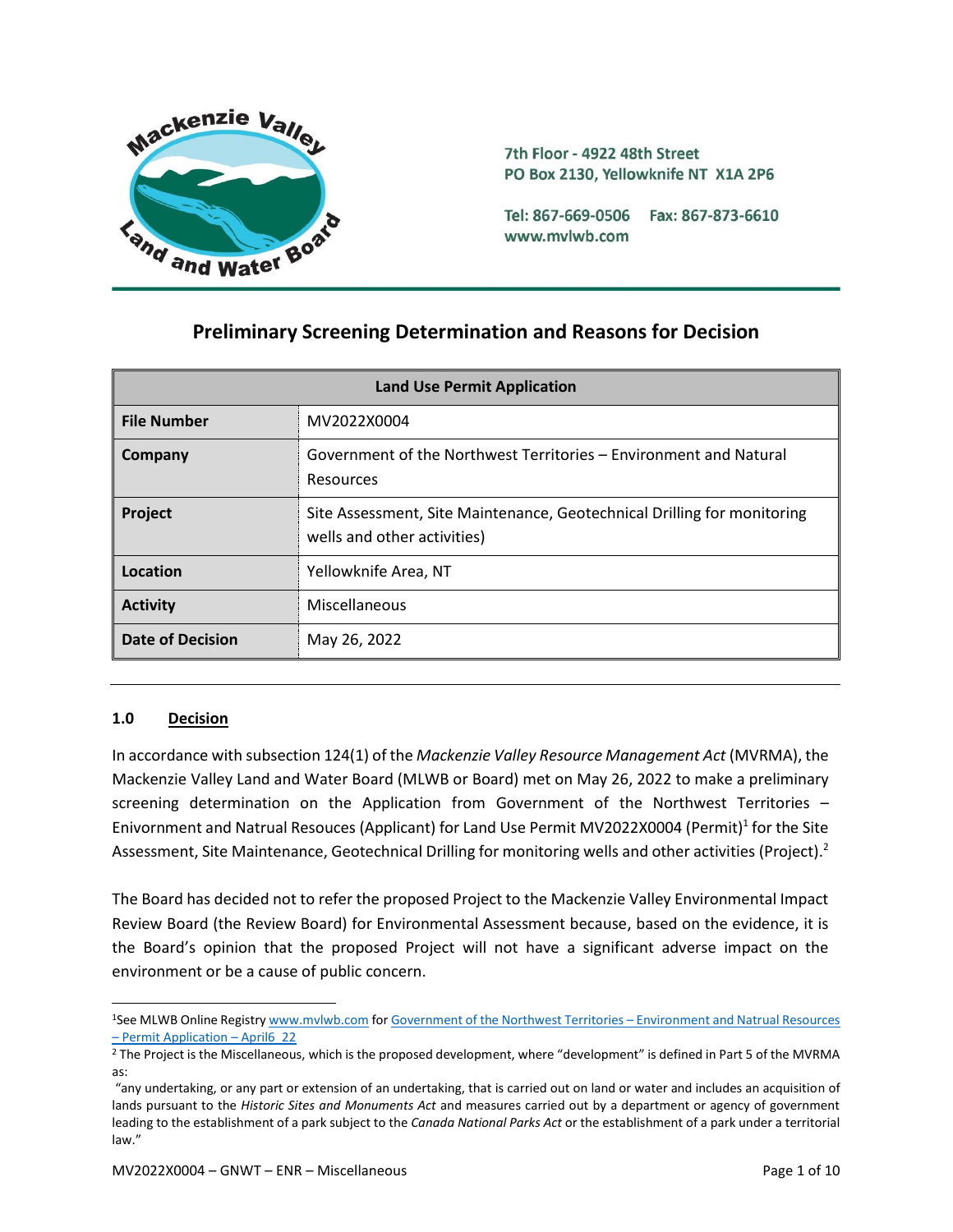The Board's determination, including reasons for its decision, are detailed in sections [3.0](#page-3-0) an[d 4.0.](#page-6-0)

| Applicant              | Government of the Northwest Territories – Environment and Natrual Resources           |  |  |
|------------------------|---------------------------------------------------------------------------------------|--|--|
| Application            | The complete application package submitted by the Applicant for Land Use Permit       |  |  |
|                        | MV2022X0004                                                                           |  |  |
| Board                  | Mackenzie Valley Land and Water Board                                                 |  |  |
| <b>CRP</b>             | Closure and Reclamation Plan                                                          |  |  |
| EA                     | <b>Environmental Assessment</b>                                                       |  |  |
| <b>GNWT</b>            | Government of the Northwest Territories                                               |  |  |
| <b>GNWT-ENR</b>        | Government of the Northwest Territories - Environment and Natural Resources           |  |  |
| GNWT-Lands             | Government of the Northwest Territories - Lands                                       |  |  |
| <b>MVLWB</b>           | Mackenzie Valley Land and Water Board                                                 |  |  |
| <b>MVRMA</b>           | Mackenzie Valley Resource Management Act                                              |  |  |
| Minister               | Minister of the Government of the Northwest Territories - Lands (GNWT-Lands)          |  |  |
| <b>ORS</b>             | Online Review System (www.new.onlinereviewsystem.ca)                                  |  |  |
| Party                  | As per the MVLWB Rules of Procedures, an applicant, a person, or an organization      |  |  |
|                        | participating in the regulatory proceeding for the Application.                       |  |  |
|                        | Miscellaneous - (Site Assessment, Site Maintenance, Geotechnical Drilling for         |  |  |
| Project                | monitoring wells and other activities), which is the proposed development (as defined |  |  |
|                        | in Part 5 of the MVRMA). <sup>3</sup>                                                 |  |  |
| <b>Review Board</b>    | Mackenzie Valley Environmental Impact Review Board                                    |  |  |
| <b>SCP</b>             | Spill Contingency Plan                                                                |  |  |
| <b>Standard Permit</b> |                                                                                       |  |  |
| Conditions             | <b>MVLWB Standard Land Use Permit Conditions Template</b>                             |  |  |
| <b>TG</b>              | Tłycho Government                                                                     |  |  |
| TK                     | <b>Traditional Knowledge</b>                                                          |  |  |
| <b>WMP</b>             | Waste Management Plan                                                                 |  |  |

## **2.0 List of Defined Terms and Acronyms**

# <span id="page-3-0"></span>**3.0 Background and Scope of Screening**

On April 6, 2022, the GNWT – ENR submitted an application to complete work at six hoistoric mine sites in the vicinity of Yellowknife. The work includes, boulder placement, fencing, drilling of monitoring wells, and dust suppression. Below is a summary of the site as well as a description of what work is being proposed at each of the sites. The sites that are included are; Ptarmigan Mine, Tom Mine, Tin Mine, Burwash Mine, Crestaurum Mine and Rodstrom Mine.

The Application was deemed complete on April15, 2022 with comments and recommendations due to be submitted on May 6, 2022 following responses on May 11, 2022.

<sup>3</sup> "development" is defined in Part 5 of the MVRMA as:

<sup>&</sup>quot;any undertaking, or any part or extension of an undertaking, that is carried out on land or water and includes an acquisition of lands pursuant to the *Historic Sites and Monuments Act* and measures carried out by a department or agency of government leading to the establishment of a park subject to the *Canada National Parks Act* or the establishment of a park under a territorial law."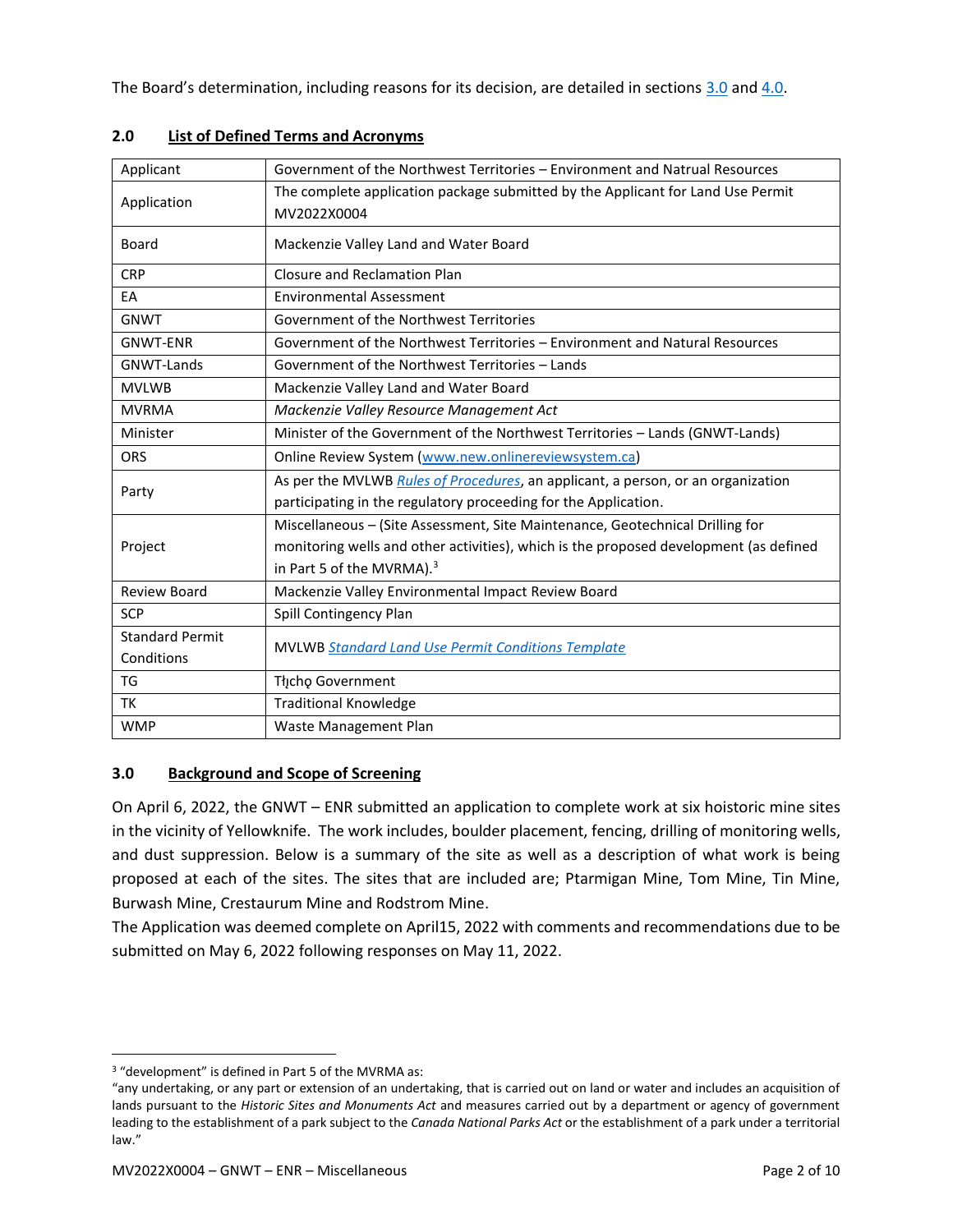An Engagement Record and Engagement Plan were included in the Application. GNWT - ENR noted they engaged with the following Parties:

- Tłįcho Government;
- Denínu Kų́ę́ First Nation;
- Yellowknives Dene First Nation (Ndılǫ);
- Yellowknives Dene First Nation (Dettah);
- Łutsel K'e Dene First Nation;
- North Slave Métis Alliance; and
- City of Yellowknife.

The Engagement Record submitted indicated that the Parties were engaged with on March 1, 2022 and March 22, 2022.

In accordance with paragraph 125(1)(a) of the MVRMA, the Board must conduct a preliminary screening of the proposed Project to determine and report to the Review Board whether, in its opinion, the proposed Project might have a significant adverse impact on the environment, or might be a cause of public concern. The details of the Board's analysis are set out in section  $4.0$  below.

## **3.1 Scope of Screening:**

#### Activities:

### *Proposed Road Boulders and Fencing – Ptarmigan Mine*

During the winter of 2016/2017, the GNWT installed chain link fencing around the head frame and lift area and mill and crusher area for public safety purposes as well as placed boulders on the access road. Since being installed, the fencing was compromised and boulders moved allowing public access to mine site. The GNWT identified eight areas of fencing requiring repairs and two locations where boulders need to be strategically placed. Repairs to the fencing were completed in November 2021. While continuing care and maintenance of the site, additional fencing repairs may be required to maintain public safety. Fencing repairs will occur as required. Replacement of boulders along the access road is planned to be completed in the summer of 2022. Placement of boulders will be completed with the use of heavy equipment. Heavy equipment to be used for the movement and placement of boulders will be determined by the hired contractor.

### *Fencing Repairs – Tom and Tin Mine*

Fencing was installed at the Tom and Tin Mine sites in 2017. While continuing care and maintenance at the sites, additional fencing repairs may be required to maintain public safety mitigations. Fencing repairs at the Tom and Tin Mine sites will be completed as required. Equipment and tools to be used for required fencing repairs will be determined by the hired contractor. Proposed Dust Suppression Approximately 262,000 tonnes of uncovered tailings are present at the Ptarmigan Mine site. The tailings containment area and dam were constructed in November/December 1988 and was in operation until 1994. The GNWT is currently in the process for determining next steps for the excepted waste sites, including Ptarmigan Mine. Further environmental site assessment work and risk assessment work is required prior to determining next steps. Until next steps are determined, the GNWT is proposing to undertake a dust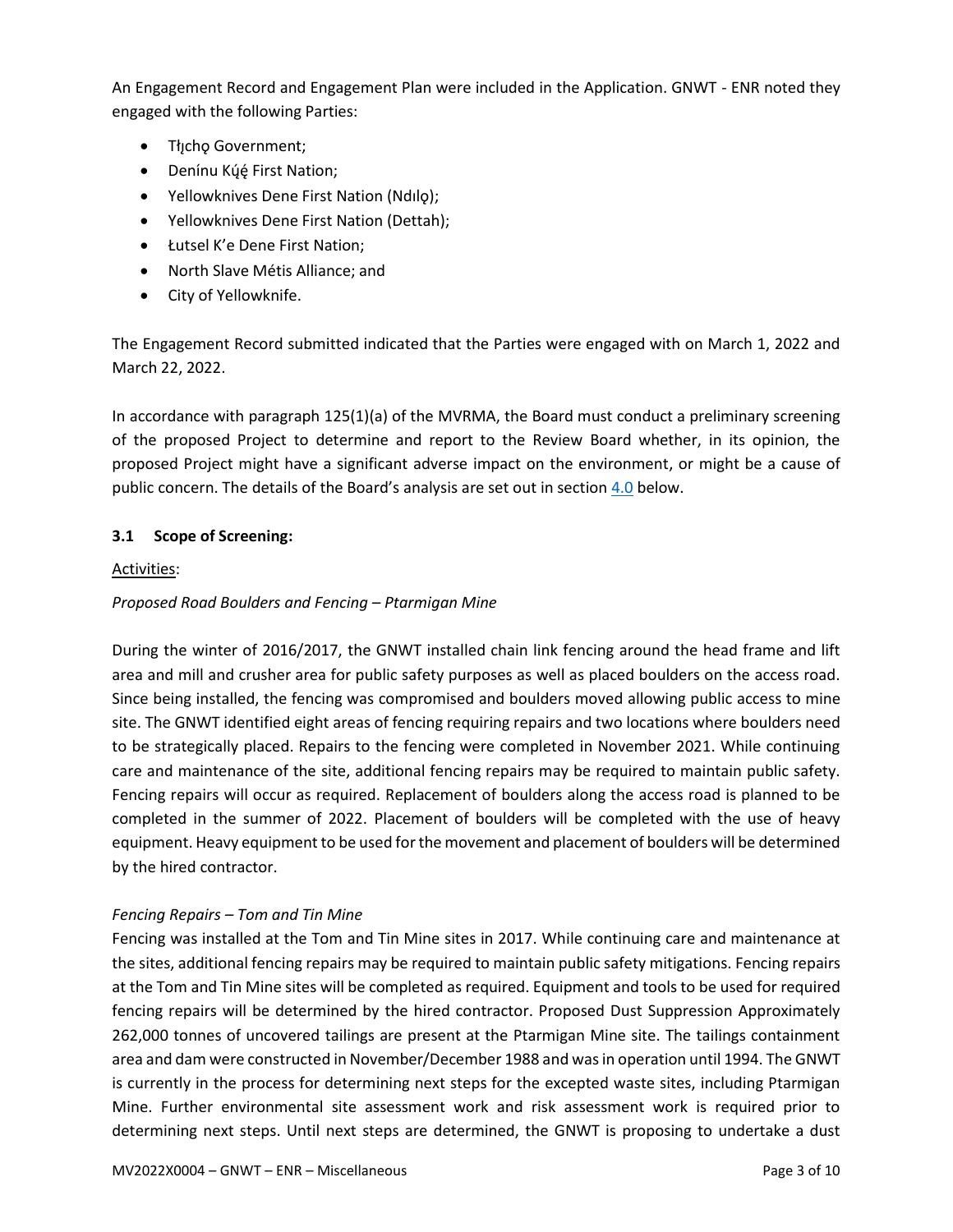suppression program at the tailings containment area to mitigate the effects of windblown dust on the surrounding area. The initial spray of dust suppression is expected to be completed in summer 2022. Source of water for the dust suppression program is to be determined by the hired contractor. The volume of water to be used onsite will not exceed  $100<sup>m</sup>$  per day. Water will not come from any nearby waterbodies but will be water transported from Yellowknife. Additional details of the type of dust suppression to be used, source of water, and exact dates of program will be determined by the hired contractor. Dust suppression work will occur at least once a year or as required, depending on the site conditions.

### *Proposed Environmental Site Assessment and Risk Assessment Work*

A Phase I/II Environmental Site Assessment (ESA) was completed at the Ptarmigan, Tom, Tin, Burwash and Crestaurum Mine sites in 2013 by the Government of Canada. A Phase I/II ESA was completed at Rodstrom Mine in 2017 by the GNWT. A Phase III ESA was completed at the Ptarmigan, Tom, Tin, Burwash and Crestaurum Mine in 2017 by the GNWT. Results of the ESAs identified contamination in soil, groundwater, surface water and sediment. Additional ESA work and risk assessment work is required at all six excepted waste sites to determine current site conditions.

A field program will be conducted to collect data to support the environmental site assessment and risk assessment work. The field program will include the completion of soil, groundwater, surface water and sediment sampling at the Ptarmigan, Tom, Tin, Burwash, Crestaurum and Rodstrom Mine sites.

Installation of new groundwater monitoring wells will occur onsite to support the groundwater sampling for the environmental site assessments and for potential future groundwater monitoring programs. Groundwater monitoring wells are expected to be installed using a drill rig, but equipment to be used onsite for the installation of groundwater wells will be determined by the hired environmental consultant. The number of groundwater wells to be installed, and the locations of the groundwater wells will be determined by the hired environmental consultant in their sampling plan. Information on the groundwater monitoring well locations will be determined by the hired environmental consultant. Test pits and boreholes will be completed to collect soil samples.

Test pits will be advanced using an excavator or backhoe. Boreholes will be advanced using a drill rig. No Heavy equipment will be used at Burwash or Rodstrom Mine sites. Locations of test pits and boreholes are to be determine by the hired environmental consultant. Information on soil sampling locations will be provided once they are available.

Surface water samples and sediment samples are to be completed via grab samples unless otherwise indicated by the hired environmental consultant.

Newly installed groundwater monitoring wells will be left onsite to support potential future monitoring programs and all test pits will be backfilled after sampling has been completed.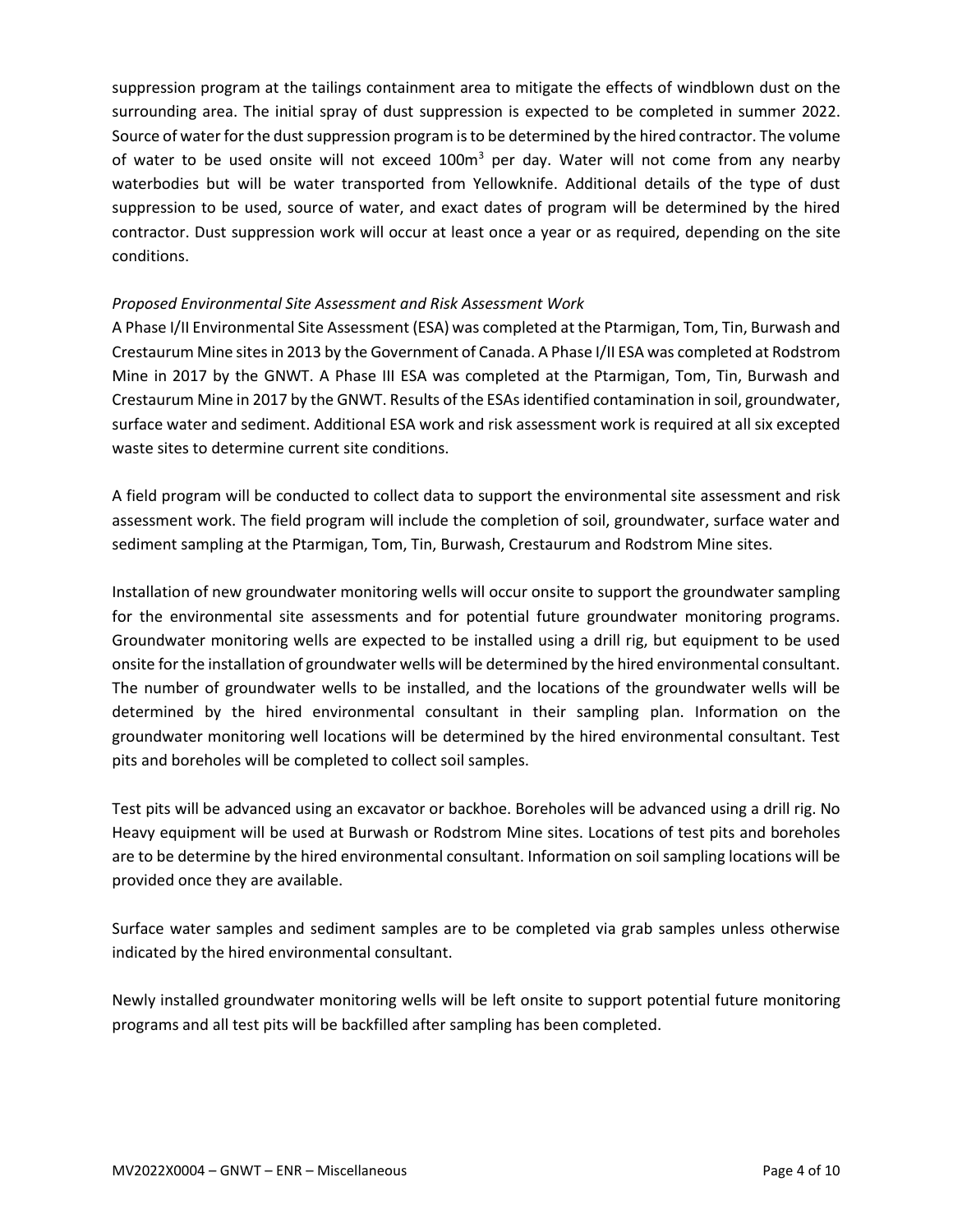## **3.2 Public Record and Regulatory Proceeding**

To assist the Board in its preliminary screening determination for the Project, the Board distributed the Application and a draft Permit for public review on April 15, 2022, inviting reviewers to provide comments and recommendations on the Applications and the preliminary screening (e.g., on impacts and mitigation measures) using the Online Review System (ORS). Comments were due May 6, 2022, with responses from the Applicant due May 11, 2022. The Board received comments and recommendations from Government of the Northwest Territories – Department of Lands (Inspector), The Government, Government of the Northwest Territories – Prince of Wales Northern Heritage Centre and Government of the Northwest Territories – North Slave Region (attached). 4

Since there were no requests to extend the reviewer comment deadline, the Board is satisfied that a reasonable period of notice was given to affected communities and First Nations, as required by subsection 63(2) of the MVRMA.

Pursuant to Schedule 4.1 of the Northwest Territory Métis Nation (NWTMN) Interim Measures Agreement, the Board determined that written notice was given to the NWTMN and that a reasonable period of time was allowed for NWTMN to make representations with respect to the Application.

Pursuant to subsection 1.6, paragraphs (a) and (b) of the Akaitcho Territory Dene First Nations (ATDFN) Interim Measures Agreement, the Board determined that written notice was given to the ATDFN and that a reasonable period of time was allowed for ATDFN to make representations with respect to the Application.

# <span id="page-6-0"></span>**4.0 Potential Impacts and Proposed Mitigations**

Table 1 below summarizes:

- the potential impacts of the proposed Project;
- the concerns that were identified during the regulatory proceeding and how the Applicant addressed those concerns;
- the proposed and potential mitigations for the potential impacts; and
- the Board's analysis of the potential impacts and proposed mitigations.

<sup>4</sup> See MLWB Online Registry for Government of the Northwest Territories – Eniivromment and Naturla Resources – MV2022X0004 – [Review Comment Summary Table](https://new.onlinereviewsystem.ca/review/15AE4F50-78BA-EC11-997E-CC60C843C6BF) – May11\_22.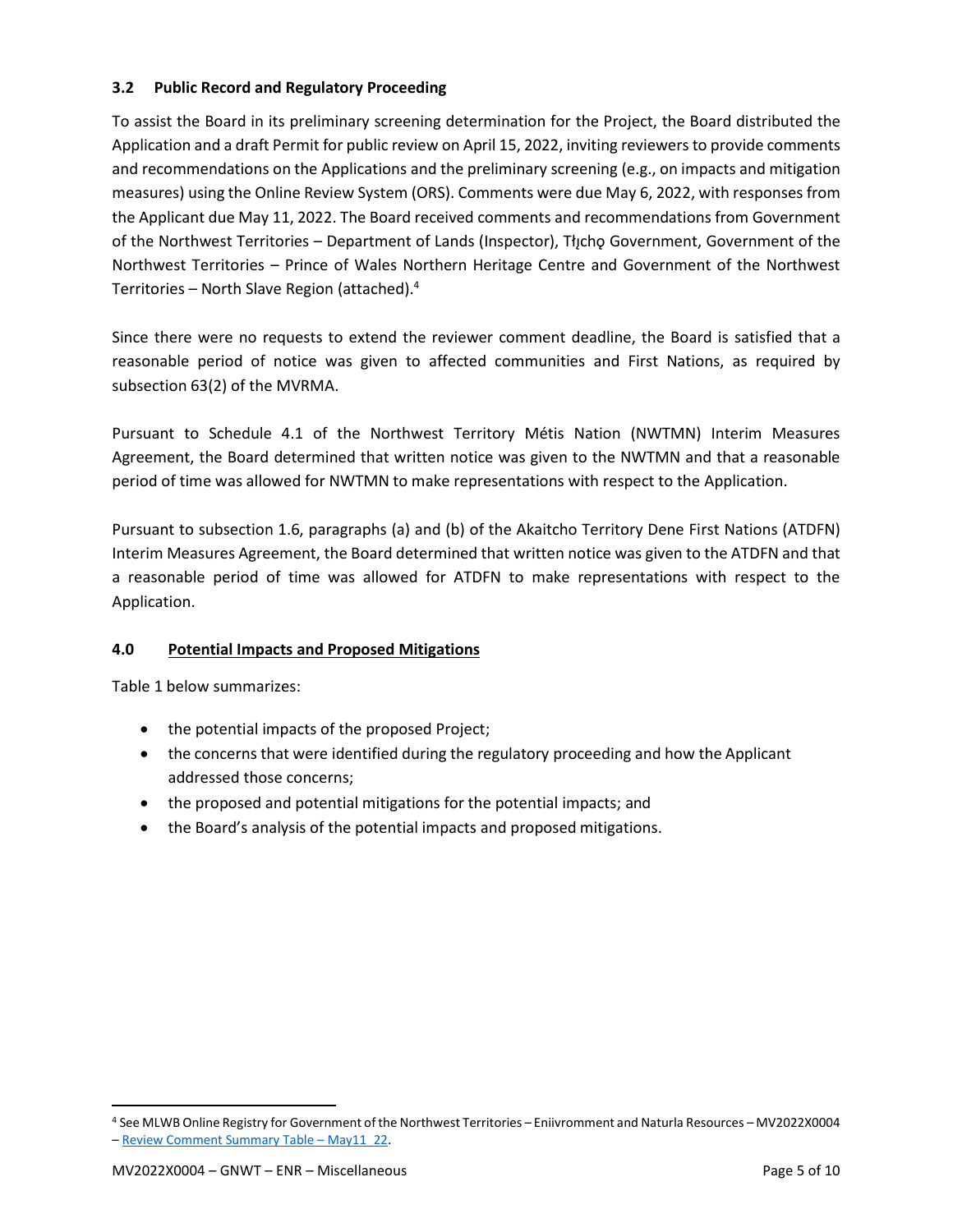## **Table 1: Potential Impacts and Proposed Mitigations for the Proposed Project**

|                  |                         | <b>Proposed Mitigations</b>                                                     |                                                 |
|------------------|-------------------------|---------------------------------------------------------------------------------|-------------------------------------------------|
| <b>Potential</b> | <b>Activity</b>         | Description of measures to reduce potential impacts, including                  | <b>Board Analysis and Determination</b>         |
| Impact           |                         | consideration of cumulative impacts and climate change.                         |                                                 |
| Soil             | Use of fuel             | Mitigation from the Application and Supporting Documents                        | Based on the described mitigations, it is staff |
| contamination    | Site investigations -   | • Soil cuttings from boreholes may contain contaminated soil. Soil              | opinion that the proposed activities will not   |
|                  | drilling                | cuttings will be contained on site in soil bags provided by a licenced          | have a significant adverse impact on the        |
|                  |                         | facility to prevent any migration of contaminants. Once drilling has            | environment OR have a significant adverse       |
|                  |                         | been completed, the soil cuttings will be disposed of off site at a             | impact on air, water, renewable resources,      |
|                  |                         | licenced facility.                                                              | and will not be a cause of public concern.      |
|                  |                         | • Potential release of fuel into the environment through use of heavy           |                                                 |
|                  |                         | equipment on site. A Spill Contingency Plan has been developed for              |                                                 |
|                  |                         | further information.                                                            |                                                 |
|                  |                         | The Board has standard permit conditions that are typically used to             |                                                 |
|                  |                         | mitigate the described impacts. These standard conditions include: <sup>5</sup> |                                                 |
|                  |                         | Repair Leaks                                                                    |                                                 |
|                  |                         | <b>Fuel Storage Setback</b>                                                     |                                                 |
|                  |                         | <b>Fuel Containment</b>                                                         |                                                 |
|                  |                         | Spill Contingency Plan                                                          |                                                 |
|                  |                         | Spill Response                                                                  |                                                 |
|                  |                         | <b>Drip Trays</b>                                                               |                                                 |
|                  |                         | Clean up Spills                                                                 |                                                 |
|                  |                         | <b>Report Spills</b>                                                            |                                                 |
|                  |                         |                                                                                 |                                                 |
| Destabilization/ | Site Investigation -    | Mitigation from the Application and Supporting Documents                        | Based on the described mitigations, it is staff |
| erosion          | Drilling and collecting | • Collection of soil samples for the environmental site assessment will         | opinion that the proposed activities will not   |
|                  | soil samples            | involve test pitting. Once samples have been collected, the test pits will      | have a significant adverse impact on the        |
|                  |                         | be backfilled with soil from the excavated area to prevent erosion.             | environment OR have a significant adverse       |
|                  |                         |                                                                                 | impact on air, water, renewable resources,      |

<sup>5</sup> See the MLWB Policies and Resources webpage to access the MVLWB *[Standard Land Use Permit Conditions Template](https://mvlwb.com/sites/default/files/standard_land_use_permit_conditions_template_-_public_version_2.3_-_aug_7_20.pdf)*.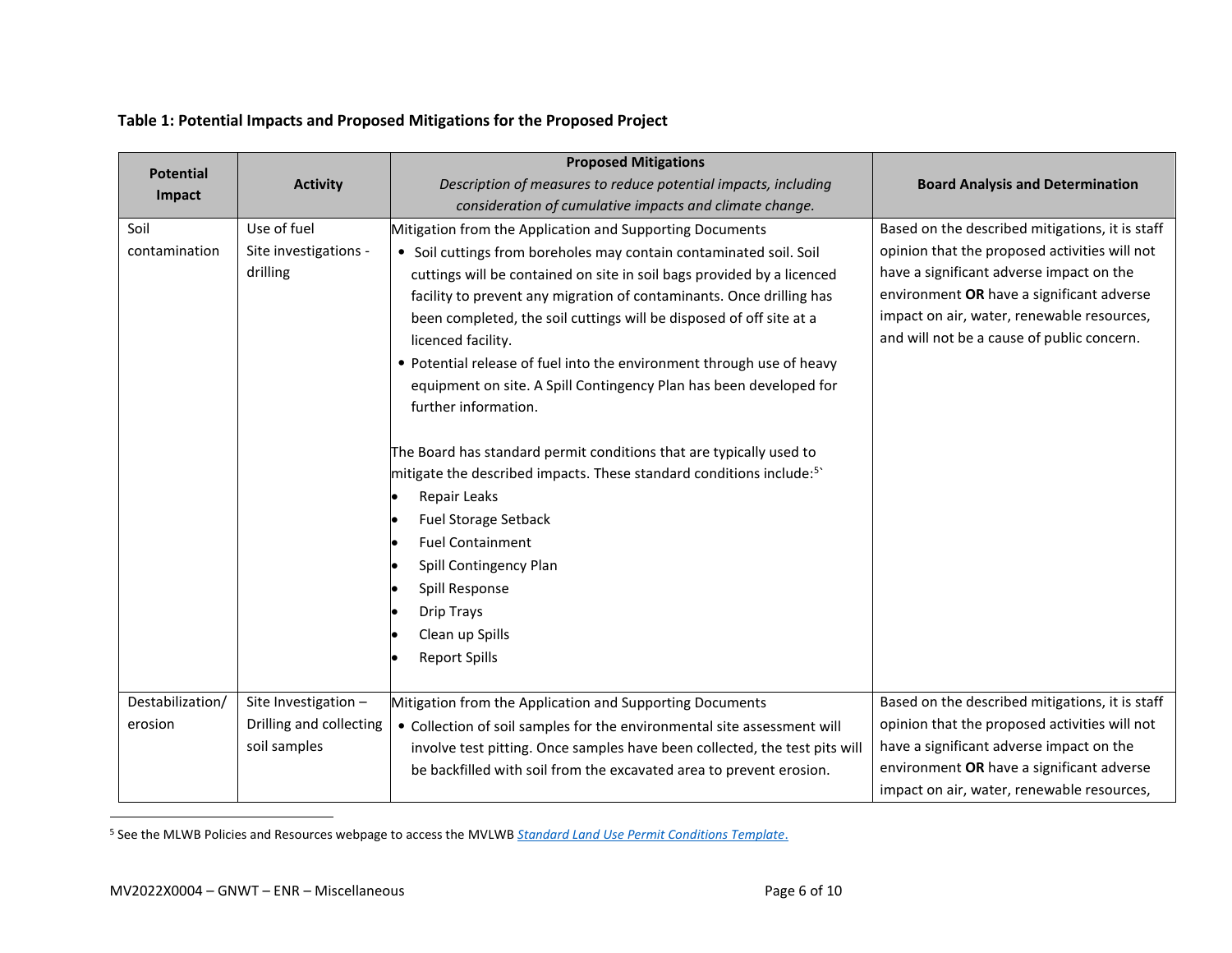|                             |             | • Installation of groundwater monitoring wells would result in<br>disturbance of land through soil removal from the ground during the<br>drilling of boreholes affecting soil stability. After the boreholes have<br>been drilled, a groundwater monitoring well will be installed in the<br>borehole to ensure the stabilization of the borehole.<br>The Board has standard permit conditions that are typically used to<br>mitigate the described impacts. These standard conditions include: <sup>6</sup> '<br>Natural Drainage<br>Progressive Erosion Control<br><b>Repair Erosion</b><br>Flowing Artesian Well<br><b>Excavation Setback</b> | and will not be a cause of public concern.                                                                                                                                                                                              |
|-----------------------------|-------------|--------------------------------------------------------------------------------------------------------------------------------------------------------------------------------------------------------------------------------------------------------------------------------------------------------------------------------------------------------------------------------------------------------------------------------------------------------------------------------------------------------------------------------------------------------------------------------------------------------------------------------------------------|-----------------------------------------------------------------------------------------------------------------------------------------------------------------------------------------------------------------------------------------|
|                             |             |                                                                                                                                                                                                                                                                                                                                                                                                                                                                                                                                                                                                                                                  |                                                                                                                                                                                                                                         |
| Changes in<br>water quality | Use of fuel | Mitigation from the Application and Supporting Documents<br>• Potential release of fuel into the environment through use of heavy<br>equipment on site. A Spill Contingency Plan has been developed for<br>further information.                                                                                                                                                                                                                                                                                                                                                                                                                  | Based on the described mitigations, it is staff<br>opinion that the proposed activities will not<br>have a significant adverse impact on the<br>environment OR have a significant adverse<br>impact on air, water, renewable resources, |
|                             |             | The Board has standard permit conditions that are typically used to<br>mitigate the described impacts. These standard conditions include: <sup>7</sup><br>Repair Leaks<br><b>Fuel Storage Setback</b><br><b>Fuel Containment</b><br>Spill Contingency Plan<br>Spill Response<br><b>Drip Trays</b><br>Clean up Spills<br><b>Report Spills</b>                                                                                                                                                                                                                                                                                                     | and will not be a cause of public concern.                                                                                                                                                                                              |

<sup>6</sup> See the MLWB Policies and Resources webpage to access the MVLWB *[Standard Land Use Permit Conditions Template](https://mvlwb.com/sites/default/files/standard_land_use_permit_conditions_template_-_public_version_2.3_-_aug_7_20.pdf)*.

<sup>7</sup> See the MLWB Policies and Resources webpage to access the MVLWB *[Standard Land Use Permit Conditions Template](https://mvlwb.com/sites/default/files/standard_land_use_permit_conditions_template_-_public_version_2.3_-_aug_7_20.pdf)*.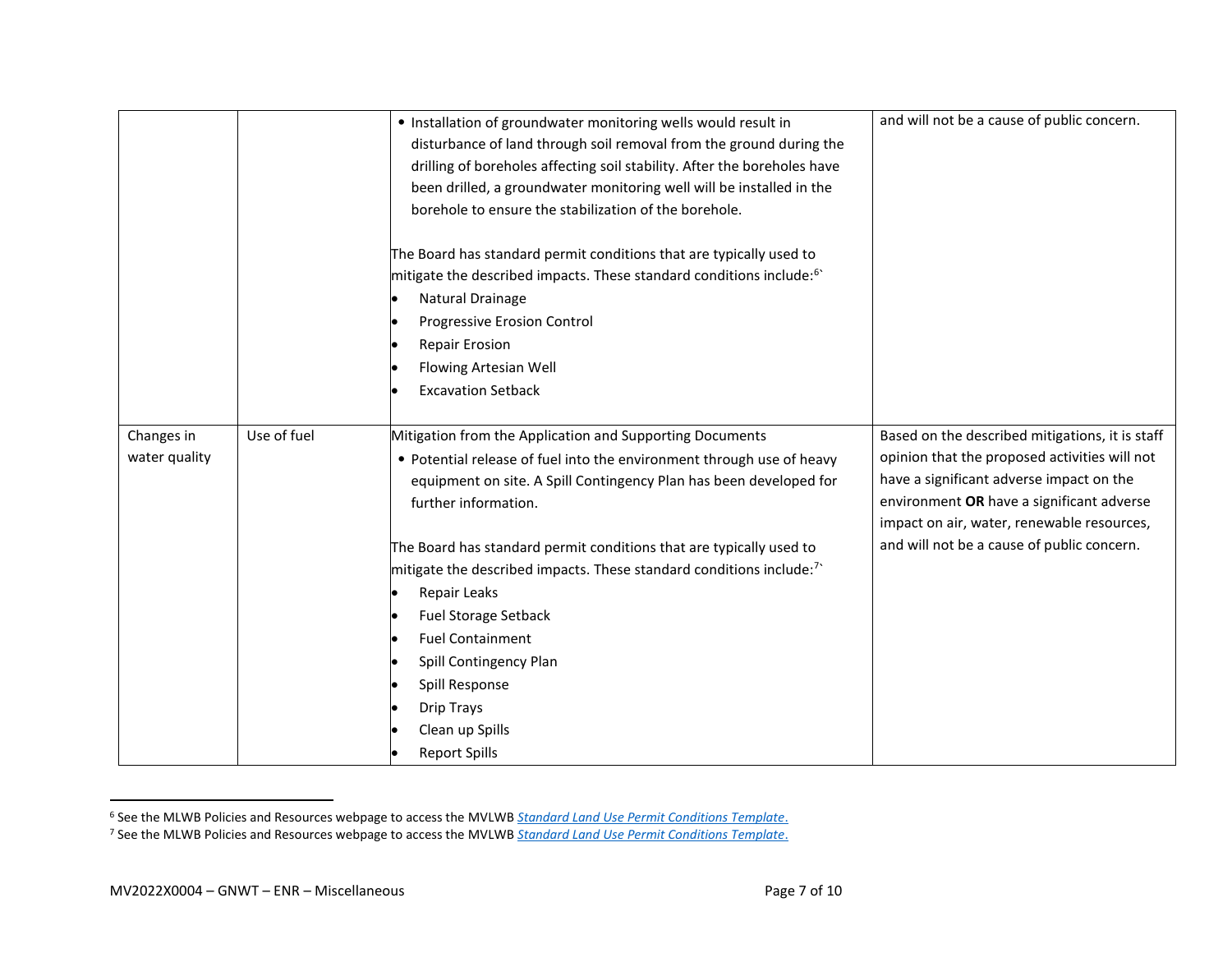| Changes in air<br>quality                                  | Dust from site                   | Mitigation from the Application and Supporting Documents<br>• The application of dust suppressant will improve air quality in the area.                                                                                                                                                                                                                                                                                                                                                                         | Based on the described mitigations, it is staff<br>opinion that the proposed activities will not<br>have a significant adverse impact on the<br>environment OR have a significant adverse<br>impact on air, water, renewable resources,<br>and will not be a cause of public concern. |
|------------------------------------------------------------|----------------------------------|-----------------------------------------------------------------------------------------------------------------------------------------------------------------------------------------------------------------------------------------------------------------------------------------------------------------------------------------------------------------------------------------------------------------------------------------------------------------------------------------------------------------|---------------------------------------------------------------------------------------------------------------------------------------------------------------------------------------------------------------------------------------------------------------------------------------|
| Direct loss of<br>vegetation                               | Removal of brances<br>and shrubs | Mitigation from the Application and Supporting Documents<br>• Drilling and excavation activities may result in potential removal of<br>vegetation. During soil excavation and drilling activities, efforts would<br>be made to ensure that the impacted area is kept to a minimum.<br>The Board has standard permit conditions that are typically used to<br>mitigate the described impacts. These standard conditions include: <sup>8</sup><br>Brush disposal/time<br>Minimize area cleared                    | Based on the described mitigations, it is staff<br>opinion that the proposed activities will not<br>have a significant adverse impact on the<br>environment OR have a significant adverse<br>impact on air, water, renewable resources,<br>and will not be a cause of public concern. |
| Effects on<br>wildlife health<br>(toxins, metals,<br>etc.) | Use of fuel                      | Mitigation from the Application and Supporting Documents<br>• Potential release of fuel into the environment through use of heavy<br>equipment on site. A Spill Contingency Plan has been developed for<br>further information.<br>The Board has standard permit conditions that are typically used to<br>mitigate the described impacts. These standard conditions include: <sup>9</sup><br>Repair Leaks<br><b>Fuel Storage Setback</b><br><b>Fuel Containment</b><br>Spill Contingency Plan<br>Spill Response | Based on the described mitigations, it is staff<br>opinion that the proposed activities will not<br>have a significant adverse impact on the<br>environment OR have a significant adverse<br>impact on air, water, renewable resources,<br>and will not be a cause of public concern. |

<sup>8</sup> See the MLWB Policies and Resources webpage to access the MVLWB *[Standard Land Use Permit Conditions Template](https://mvlwb.com/sites/default/files/standard_land_use_permit_conditions_template_-_public_version_2.3_-_aug_7_20.pdf)*.

<sup>9</sup> See the MLWB Policies and Resources webpage to access the MVLWB *[Standard Land Use Permit Conditions Template](https://mvlwb.com/sites/default/files/standard_land_use_permit_conditions_template_-_public_version_2.3_-_aug_7_20.pdf)*.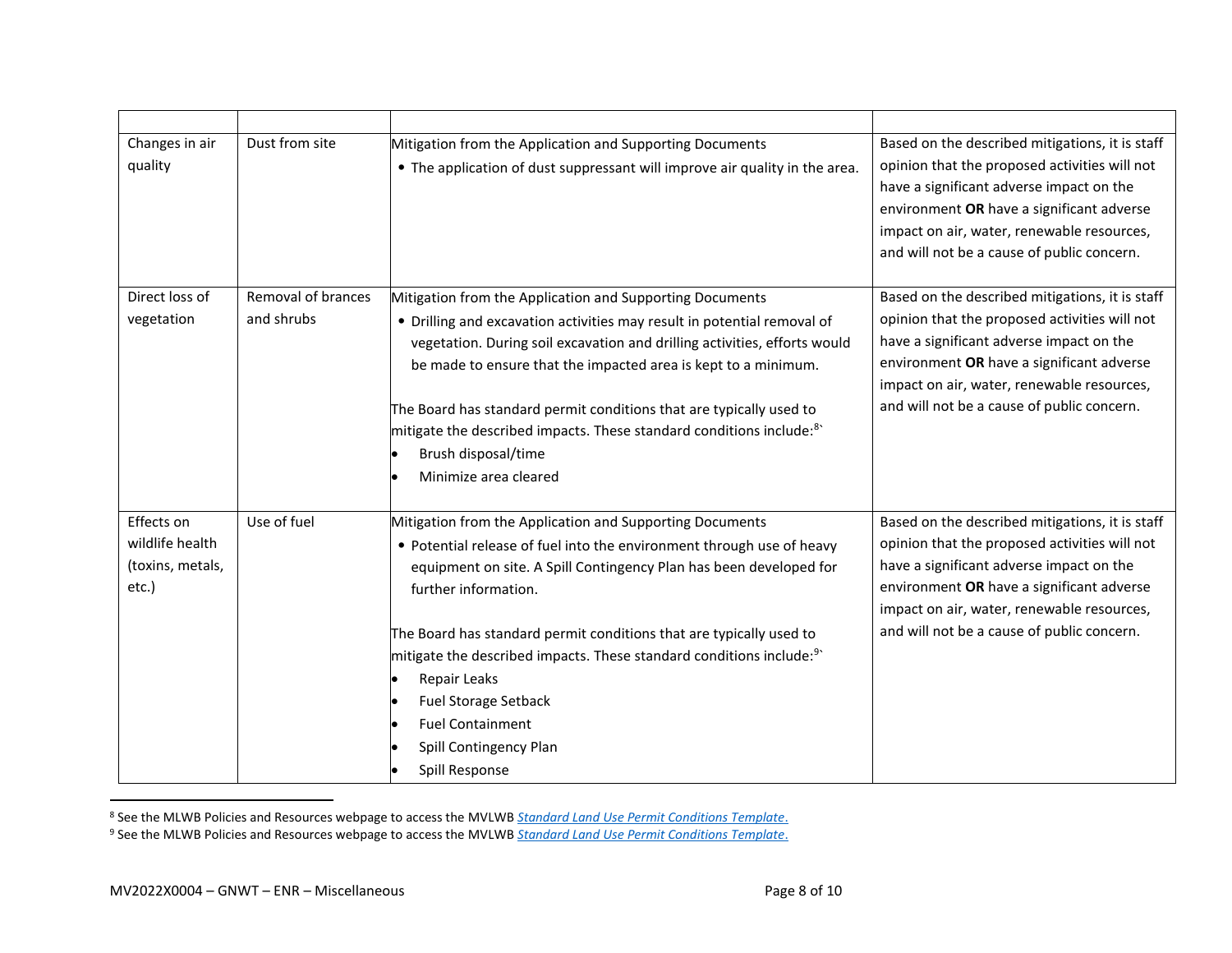|                                                             |                   | <b>Drip Trays</b>                                                                                                                                                                                                                                                                                                                                                                                                                                                                                                                                                                                                                                                   |                                                                                                                                                                                                                                                                                       |
|-------------------------------------------------------------|-------------------|---------------------------------------------------------------------------------------------------------------------------------------------------------------------------------------------------------------------------------------------------------------------------------------------------------------------------------------------------------------------------------------------------------------------------------------------------------------------------------------------------------------------------------------------------------------------------------------------------------------------------------------------------------------------|---------------------------------------------------------------------------------------------------------------------------------------------------------------------------------------------------------------------------------------------------------------------------------------|
|                                                             |                   | Clean up Spills                                                                                                                                                                                                                                                                                                                                                                                                                                                                                                                                                                                                                                                     |                                                                                                                                                                                                                                                                                       |
|                                                             |                   | <b>Report Spills</b>                                                                                                                                                                                                                                                                                                                                                                                                                                                                                                                                                                                                                                                |                                                                                                                                                                                                                                                                                       |
| Effects on<br>health (toxins,<br>metals,<br>sediment, etc.) | Use of fuel       | Mitigation from the Application and Supporting Documents<br>• Potential release of fuel into the environment through use of heavy<br>equipment on site. A Spill Contingency Plan has been developed for<br>further information.<br>The Board has standard permit conditions that are typically used to<br>mitigate the described impacts. These standard conditions include: <sup>10</sup><br>Repair Leaks<br><b>Fuel Storage Setback</b><br><b>Fuel Containment</b><br>Spill Contingency Plan<br>Spill Response<br><b>Drip Trays</b><br>Clean up Spills<br><b>Report Spills</b>                                                                                    | Based on the described mitigations, it is staff<br>opinion that the proposed activities will not<br>have a significant adverse impact on the<br>environment OR have a significant adverse<br>impact on air, water, renewable resources,<br>and will not be a cause of public concern. |
| Increased<br>human health<br>hazard and risk                | Onsite activities | Mitigation from the Application and Supporting Documents<br>Temporary noise-related impacts may occur during use of equipment<br>and may have the potential to cause hearing damage to those working<br>in the immediate vicinity of the equipment. Hearing protection may<br>be required for anyone working with and around equipment.<br>Workers may be working near deteriorating structures and buildings.<br>Proper personal protective equipment such as hard hats, steel toed<br>boots and high visibility vests will be required by all workers while<br>completing work on site. Restrictions are in place to limit access to<br>structures and buildings. | Based on the described mitigations, it is staff<br>opinion that the proposed activities will not<br>have a significant adverse impact on the<br>environment OR have a significant adverse<br>impact on air, water, renewable resources,<br>and will not be a cause of public concern. |

<sup>10</sup> See the MLWB Policies and Resources webpage to access the MVLWB *[Standard Land Use Permit Conditions Template](https://mvlwb.com/sites/default/files/standard_land_use_permit_conditions_template_-_public_version_2.3_-_aug_7_20.pdf)*.